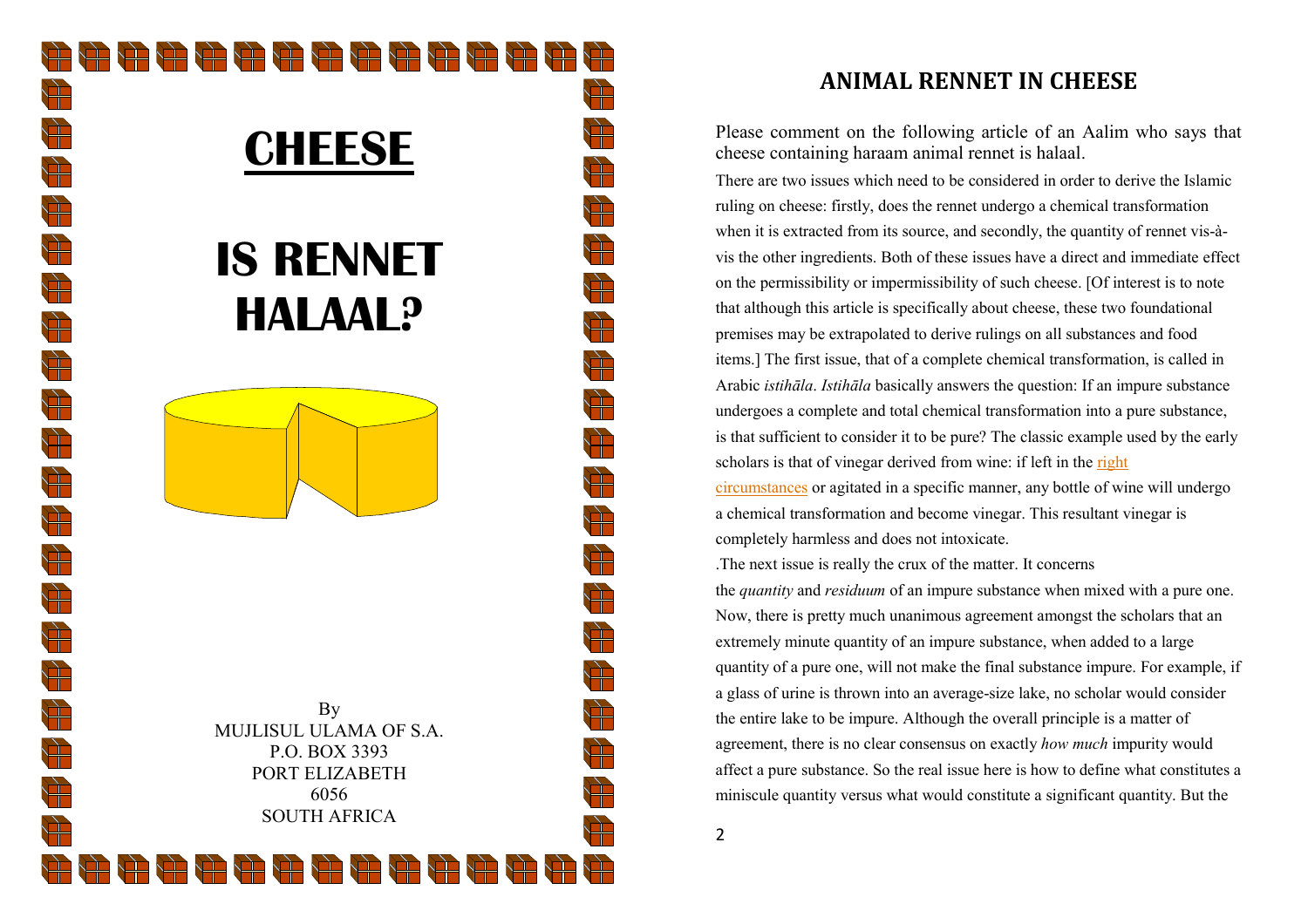basic point is agreed upon: if an extremely minute quantity of an impurity is totally dissolved in a much larger quantity of a pure substance, such that the impurity does not leave any discernable presence (this is called istihlāk), the resultant substance will still be pure.

Other scholars also give similar rulings. For example, Ibn Hazm claimed that if an impure substance is dissolved in a larger quantity of purity, to such an extent that the final product does not carry the name of the impure substance (i.e., such that the impure substance will not be a significant part of the final product), then the impermissibility that was initially applied to the impure substance will be removed from the final product, since the final product is not called that impure substance. As an example, he states that if a drop of wine were to fall into water, no effect is demonstrated, and the same applies for all other substances as well. The primary issue that needs to be considered when it comes to the permissibility or impermissibility of cheese, in this author's humble opinion, is the quantity of animal rennet that exists in it. Consider the following: In a crude experiment, 2 square centimeters of a prepared calf's stomach lining was immersed in 30 grams of water to produce the initial rennet solvent. After the extraction process, the remaining linings were *removed* via a fine sieve, and then *one teaspoon* of the solvent rennet (i.e., around one-seventh of the initial solvent) was then mixed with approximately *five gallons* of prepared milk to produce around *five pounds* of cheese. Someone with a little more time than myself may easily work out the precise percentages and the final quantity of animal rennet in an average slice of cheese, but from these numbers it is pretty clear than a very insignificant quantity of actual animal enzyme ends up in the final cheese. To quote only one reference, Wikipedia states that 1 kg of manufactured cheese contains about 0.0003 grams of rennet enzymes. Again, that's one kilogram – imagine how much rennet would be present in one slice, and now imagine how much would be in a corn chip that has only been coated with dried cheese.

Such a miniscule quantity of impurity (i.e., less than 0.00003 %) simply cannot make the entire product impure – a drop of *najas* blood that falls into a tengallon container of water is actually more concentrated than the amount of rennet enzymes in cheese.

Hence, to conclude, it is the humble opinion of this student of knowledge (and of many great 'ulamā) that cheese, regardless of how it is manufactured or who it is manufactured by, is permissible. [The only exception would be if other impure additives of a sufficient quantity were incorporated in the manufacturing process - such as bacon flavored cheese.] So go ahead BROTHER– eat away! Oh, and pass the dip…

# THE FALLACY OF THE CLAIM

The claim that in cheese production the animal rennet undergoes a total transformation (istihaalah) is false. The analogy of wine becoming vinegar is baseless. In the case of wine, true *istihaalah*  occurs. The wine is transformed into an entirely different substance with its own nature and properties. It becomes vinegar which is different and apart from wine.

 In cheese production, the rennet does not become cheese. The ten gallons of milk become cheese as a consequence of the action of rennet. It is simply an issue of the rennet asserting its effect on the milk in the same way that salt and spices assert their effects when added to food. There is thus no technical, Fighi transformation (Istihaalah) of rennet taking place here.

 Adding rennet to the milk is like adding sugar to the tea. The sugar dissolves and exercises its effect of sweetness on the tea. The sugar does not undergo *Istihaalah* in the technical meaning. It has not disappeared despite having assumed another form inside the tea. It is this type of change which overtakes rennet when it is added to the milk in cheese production.

3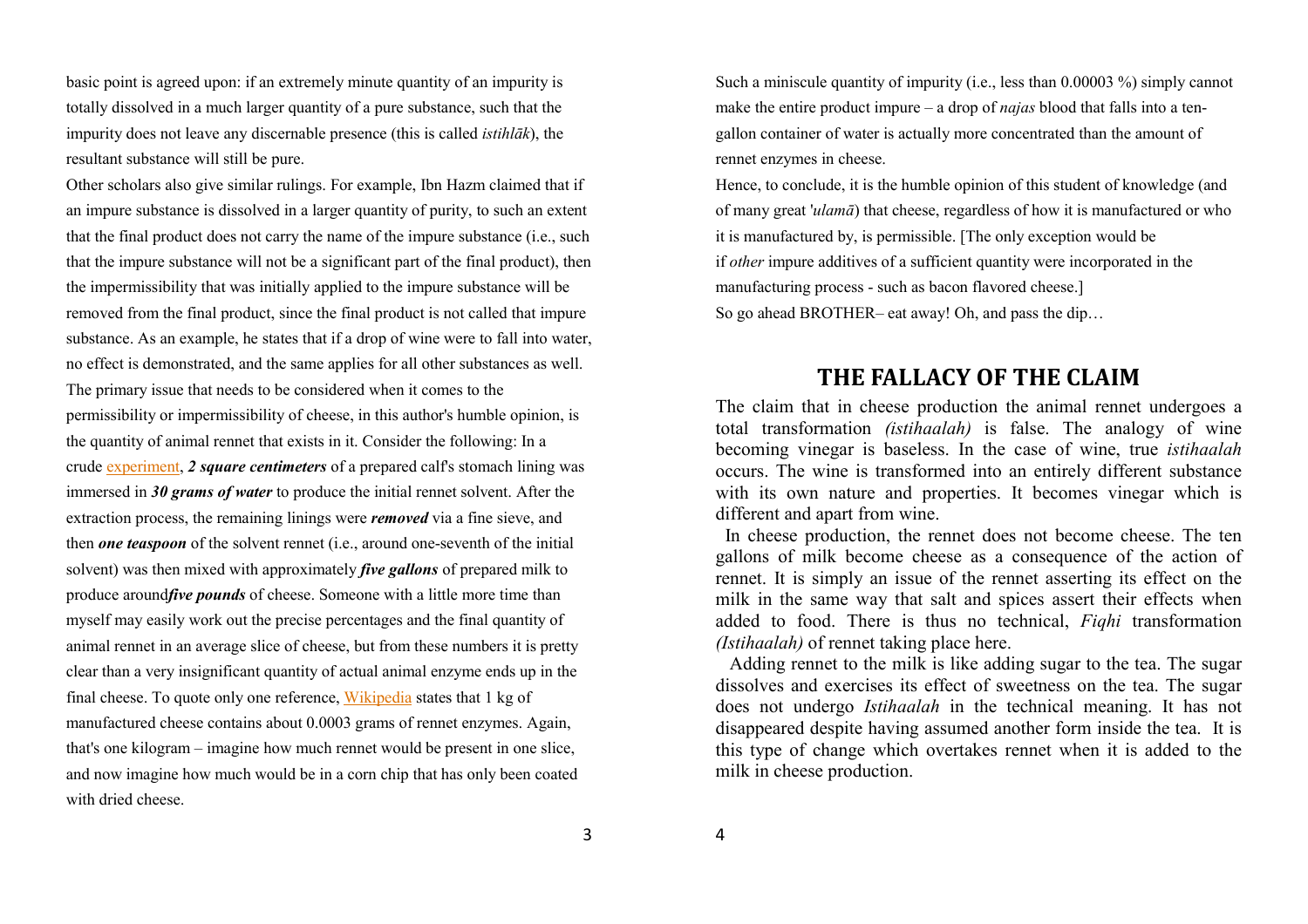Now if impure sugar –sugar soaked in urine is added to the tea, such tea will become haraam regardless of the small quantity added. Every change cannot be described as Istihaalah. Istihaalah in the literal sense applies to every thing which undergoes change. Flour is changed into bread and cake. If the flour is impure or if pork fat is added to the flour which is then baked into bread, it will not be said that the bread is halaal because Istihaalah has taken place.

The consequence of *Istihaalah* is an entirely new, independent entity with its own distinct properties. When an impurity is burnt and reduced to ash; when wine is transformed into vinegar; when a dead animal putrefies in a saltpan and is transformed into salt; when a corpse disintegrates and becomes soil, valid Istihaalah occurs. No such Istihaalah takes place with rennet added to milk. Rennet merely imposes its effect on the milk and transforms the milk into cheese as a consequence of its action. Thus, the Istihaalah argument in this regard is baseless.

 The quantity argument proffered in the article is likewise baseless. Even a tiny quantity of impurity renders the food, etc. impure, hence haraam for consumption. The analogies presented for rendering haraam cheese halaal on the basis of the minute quantity of rennet are erroneous.

 The claim that an 'extremely minute quantity of an impure substance, when added to a large quantity of a pure substance, will not make the final substance impure', is fallaciously applied to cheeseproduction. The fallacy of this argument is well-borne out by the example of a glass of urine cast into a lake. The glass of urine will not render the entire lake *najis* (impure). This example in relation to rennet in cheese is deceptive and baseless.

 Even if we progress on the glass or urine, we say that the lake will not become impure if even numerous buckets of urine are dumped into it. This rule applies to specifically water in a 'large' quantity. And, in terms of the Shariah 'large quantity' in this context refers to sea water, river water, lakes and to large ponds with a minimum size of 10 cubits square. This rule does not apply to milk for example. A glass of urine added to a large quantity of milk, will render the milk najis.

 The contention that "there is no clear consensus on exactly how much impurity would affect a pure substances, is misleading. Firstly the rule in this regard applies to only running water and large quantities of water as mentioned above. It may not be extended to foodstuff. Secondly, the Shariah clearly defines the quantity of impurity which will render pure water impure. Even flowing water or water in a lake, pond or dam will become *najis* if the added impurity asserts its properties on the water to the extent that the properties of the water itself are changed. Thus, if the impurity affects the odour, taste, colour or flow, the water becomes *najis*.

 From this it should be understood that even a large quantity of water in a huge tank becomes impure if the added impurity changes the properties of the water. The legalizer of haraam cheese, avers: "So, the real issue here is how to define what constitutes a miniscule quantity versus what would constitute a significant quantity." Relative to a large quantity of water (large in terms of the Shariah), there is no conundrum as claimed. The Shariah does define the quantity as applicable to water. The quantity is simply the amount of impurity which will change the properties of the water. Thus, in relation to a river or a lake, even a thousand litres of impurity could be 'miniscule' if it has no effect on the water. But this rule is restricted to flowing water or water in large quantity. It does not apply to food and consumable liquids such as milk, juice, etc.

 The legalizer of haraam cheese alleges: "But, the basic point is agreed upon. If an extremely minute quantity in an impurity is totally dissolved in a much larger quantity of a pure substance, such that the impurity does not leave any discernable presence (this is called istihlak), the resultant substance will be pure."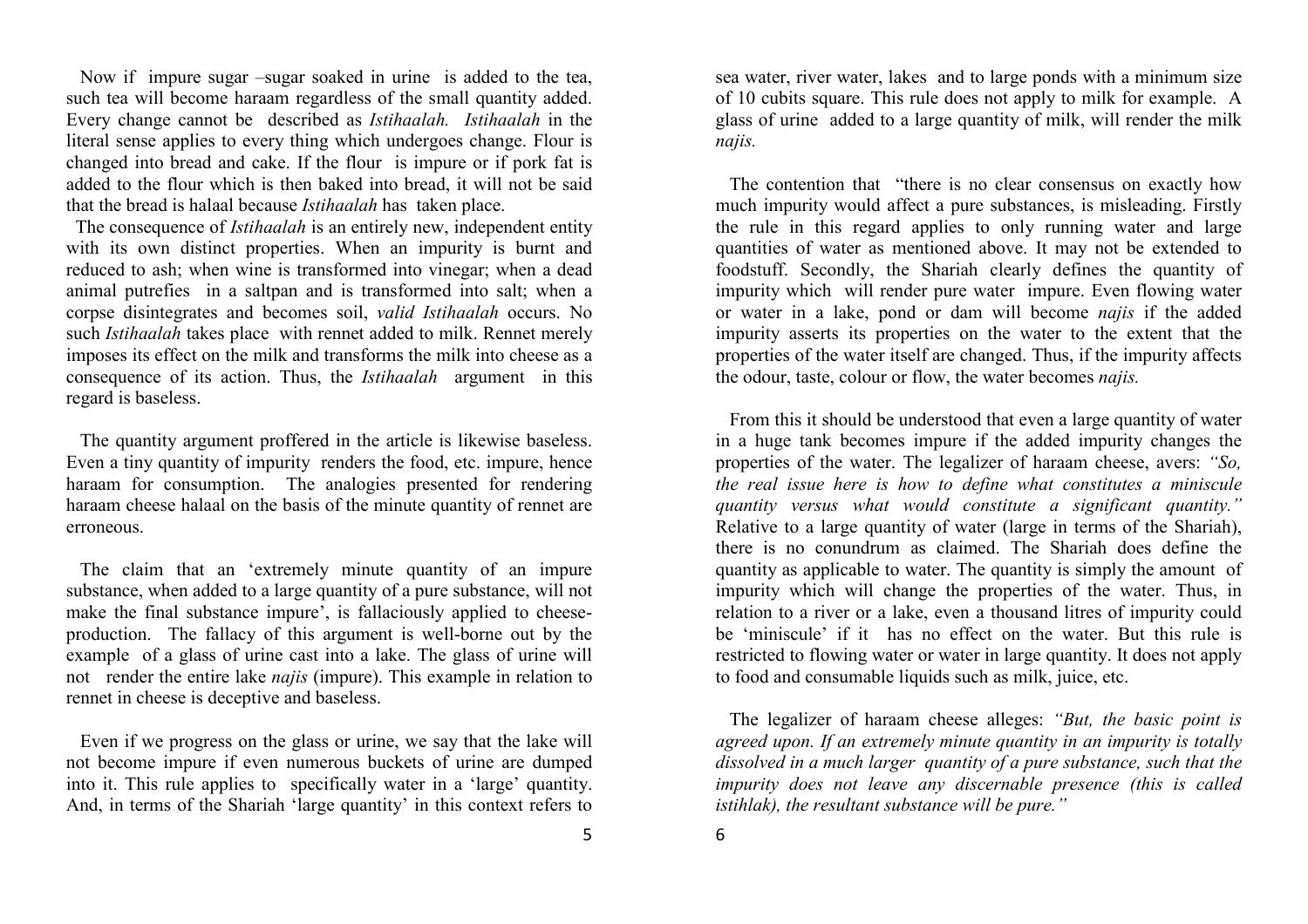This is another deceptive fallacy. Whilst this applies to large quantity of water, it may not be extended to milk and foodstuff. In fact, a few drops of urine added to 10 or 20 litres of water will become totally dissolves and there will be no discernable effect on the water. Nevertheless, this water will be *najis*. The argument of 'discernable presence' applies to rivers, lakes, the sea and ponds, not to milk, etc.

 A teaspoon of faeces added to dough to produce a cake will exercise no discernable effect on the final product (the baked cake). Will it be permissible to consume this cake? Perhaps the writer of the article will enjoy the faeces-laced cake

 The writer then presents another extremely misleading argument in support of his view of the permissibility of consuming haraam cheese. He says: "The primary issue that needs to be considered when it comes to the permissibility or impermissibility of cheese, is the quantity of animal rennet that exists in it……..To quote only one reference, Wikipedia states that 1 kg of manufactured cheese contains about 0.0003 grams of rennet enzymes. ….Such a miniscule quantity of impurity simply cannot make the entire product impure."

Why can it not make the entire product *najis and haraam* when it has manifested its strength, power and effect on the entire product? In the context of cheese-manufacture, the miniscule quantity is irrelevant. Whilst this extremely small and insignificant quantity may have no relevance if it happens to be urine or impure water, the same does not apply to rennet. Despite the miniscule quantity, it exercises a powerful effect on the milk. It coagulates and converts a large quantity of milk into cheese. Thus, rennet cannot be wished into insignificance on account of its miniscule quantity. Let us assume that such a miniscule quantity of a substance added to a liquid transforms the liquid into an intoxicating beverage. The resultant beverage will be a haraam liquor notwithstanding the .00003 grams of the impure substance added. The final product produced by the miniscule ingredient confirms the powerful effect of the *najis*  substance. It is not simply a matter of the rennet having dissolved into the milk without producing a discernable effect. The miniscule amount is added by design. It is the miniscule quantity which is required to overwhelm the properties of milk for transforming it into cheese. Thus, the *najis* ingredient (rennet) asserts its properties and effect thereby eliminating the properties of the milk which it coagulates into cheese.

The rule applicable to even abundant water is that it becomes *najis* if the najaasat in it overwhelms its (the water's) properties regardless of the quantity required to effect this change in the water. If it be assumed that .0003 grams of an impurity eliminates the properties of the water in a pond, then the whole pond will be impure regardless of the miniscule quantity of the impurity which exercises the powerful effect. The effect of the impure rennet permeates every drop of the milk rendering it impure. The effect of the impure rennet may not be wished away on the basis of its miniscule quantity of .00003 grams per kilogram of cheese.

The Shariah does not consider the weight and percentages of the impure ingredient. It takes into account the effect of the impurity. When the Fuqaha say that a quantity of impurity does not render the lake's water impure if the water undergoes no change, they do not heed the amount. They look at the effect of the impurity on the properties of the water. So whether the *najaasat* be a big quantity or a miniscule amount, if it changes the natural properties of the water, the latter will be impure otherwise not.

The arguments produced by the legalizer of haraam cheese open a wide gateway for *fitnah*. His arguments are irrational. Consider his statement: "Hence, to conclude, it is the humble opinion of this student of knowledge that cheese, regardless of how it is manufactured or who it is manufactured by, is permissible. The only exception would be if other impure additives of a sufficient quantity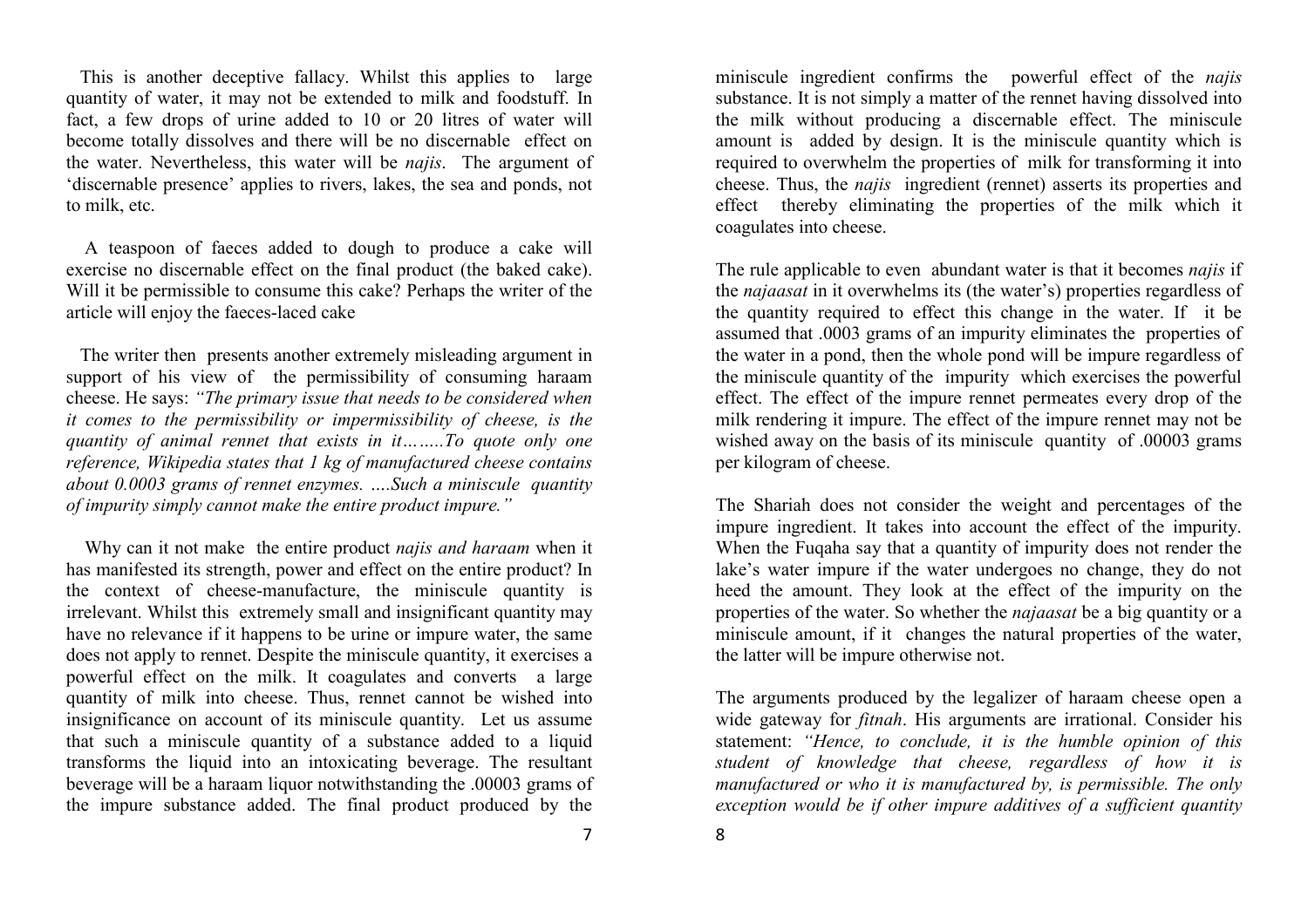were incorporated in the manufacturing process such as bacon flavored cheese."

What is the difference between impure rennet and 'other impure additives'? And, why differentiate between rennet and bacon when the effect of rennet on the milk is stronger than the effect of bacon? And, a little bacon flavour if added to the milk, will not produce such a great change as rennet does. Both animal rennet and bacon are haraam and *najas*. What then is the rationale for differentiating between the two, especially when rennet exercises a greater effect on the milk than bacon?

Furthermore, what is the meaning of 'a sufficient quantity'. If the bacon added to the cheese is less than whatever may be the meaning of 'sufficient quantity', will the cheese be halaal? What percentage of bacon in cheese will be permissible? And, what is the evidence for such permissibility?

Also, the other 'impure additives' – and there are several in processed cheese – are substantially weaker than rennet. None of the other impure additives exercises such a startling and powerful effect on the milk such as rennet. So why would the impurity of rennet be tolerable whilst the other weaker impurities are unacceptable if used in a 'sufficient quantity', whatever this conundrum means? The logic of the writer is convoluted.

According to our Fuqaha there exists difference of opinion even in regard to genuine *infahah* which the modern-day dictionaries incorrectly define as 'rennet'. There is no difference regarding the najaasat of rennet. The difference pertains to *infafah*. But in cheesemanufacture today infahah is not used. Rennet extracted from the linings of the stomachs of haraam animals is used.

The official position of the Hanafi Math-hab is permissibility of cheese which contains infahah extracted from even ghair mathbooh animals (i.e. animals not slaughtered Islamically). However, according to some Hanafi Fuqaha and according to the other three Math-habs, even *infahah* is haraam, hence the resultant cheese too is haraam. As far as rennet of ghair mathbooh animals is concerned, there is consensus of the Fuqaha of all Math-habs on its impermissibility.

There is also consensus of the Math-habs on the impurity of even large masses of water if the impurity changes the properties of the water. Thus, to a far greater degree will a small quantity of water or consumables (such as milk, juice, etc.) become impure if the added najaasat imposes its effect and changes the properties of the consumable item. The criterion for impure rendition is not the quantity or the percentage or the weight. The criterion is the *effect* of the impurity.

In the manufacture of soft drinks, a couple of litres of an alcoholic beverage (the concentrate) is added to sweetened water in huge tanks of tens of thousands of litres. The miniscule quantity of the alcoholic substance – miniscule in relation to the water in the tank – exercises such a powerful effect that it completely overwhelms the sweetened water and imposes the effect of its flavour and colour on the large mass of water. It will be stupid and fallacious now to argue that the impure alcohol constitutes only .05 or .003 percent of the soft drink. Despite the miniscule percentage, it (the impurity) has completely overwhelmed the water/syrup by imposing its own properties on it. Thus, the miniscule argument is the effect of miniscule brains.

 Regarding Ibn Hazam (rahmatullah alayh), firstly, in relation to the Aimmah-e-Mujtahideen, namely, Imaam Abu Hanifah, Imaam Maalik, Imaam Shaafi', Imaam Ahmad Bin Hambal, Imaam Abu Yusuf, Imaam Muhammad (rahmatullah alayhim) and many other Aimmah, he is of mediocre calibre. Secondly, we are not the Muqallideen of Ibn Hazam. Thirdly, the writer has cited Ibn Hazam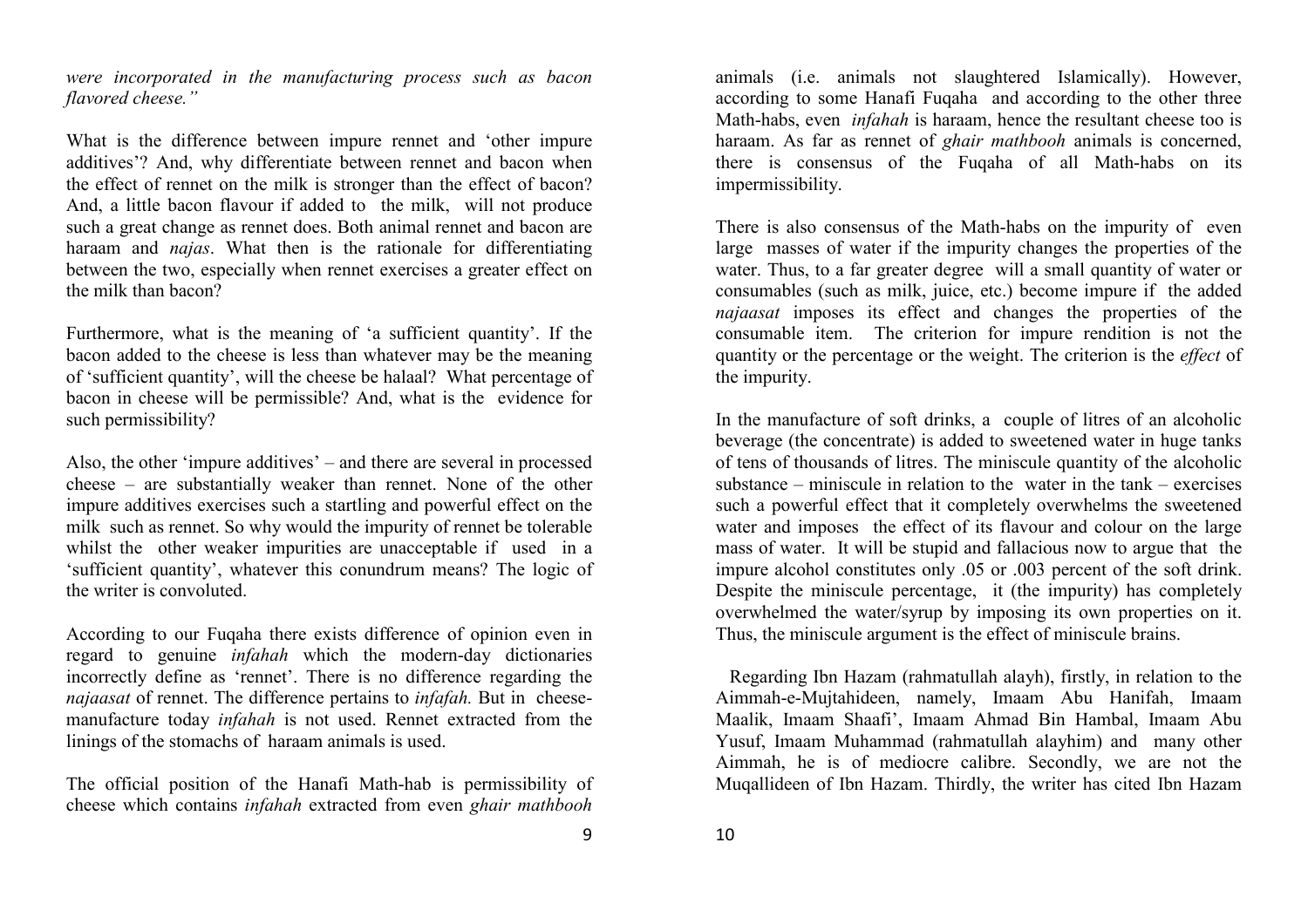out of context. Fourthly, the notion which he attributes to Ibn Hazam is baseless.

 While the writer has set himself up as a mujtahid, his extremely defective 'research' portrays stupidity. The research of even a non-Mujtahid Aalim should be intellectually panoptical. But the legalizer of haraam cheese is extremely deficient in this aspect, hence he has failed to understand the proper view of Ibn Hazam.

 Attempting to extravasate support from Ibn Hazam, the writer says: "Ibn Hazm claimed that if an impure substance is dissolved in a larger quantity of purity, to such an extent that the final product does not carry the name of the impure substance (i.e., such that the impure substance will not be a significant part of the final product), then the impermissibility that was initially applied to the impure substance will be removed from the final product, since the final product is not called that impure substance. As an example, he states that if a drop of wine were to fall into water, no effect is demonstrated, and the same applies for all other substances as well."

 The haraam cheese legalizer has failed to understand what Ibn Hazam states here. Ibn Hazam unequivocally states that the pure substance will remain pure if the impurity does not exercise any effect on the pure substance, e.g. water, milk, etc. The writer concedes this in the aforementioned statement in which he says: "no effect is demonstrated". As far as the impurity, rennet is concerned, it exercises a profound and a powerful effect on the milk to such an extent that it eliminates all the properties of the milk by asserting its properties on the milk. In the example of a drop of wine added to water, which is also not permissible, nevertheless, according to Ibn Hazam such water will remain halaal on condition that the water remains water without the slightest change in any of its properties. It has to incumbently remain pure water without any change whatsoever just as it was prior to the addition of the drop of wine.

In Al-Muhalla Bil Aathaar, Ibn Hazam states:

"Every liquid – water, olive oil, melted butter (ghee), milk rose water, honey, gravy, perfume, etc, - in which an impurity or a haraam substance falls, abstention from it is compulsory. If it (the impurity) changes the colour (of the liquid) in which it was added, or its taste or its odour, then the entire quantity of the liquid becomes faasid (corrupt, despoilt) and consuming it is haraam. Neither is it permissible to use it nor to sell it."

 He furthermore, stipulates for the purity of the liquid, should a drop of impurity be added: "If it remains as it was prior to the addition (of the impurity)." But after addition of the impure haraam rennet, the milk no longer remains as it was prior to the addition. Its colour, taste, odour and fluidity are changed.

 The writer has not understood the purport of Ibn Hazam's view pertaining to the names of things. Ibn Hazam does not mean what the writer has understood and conveyed in the above quote. Regarding the Ahkaam (laws) being subservient to the names, Ibn Hazam says: "The Ahkaam are for the names (of things), and the names are subservient to the sifaat (attributes/properties) which define the things and which differentiate between the different kinds (of things)." The crucial issue thus is the reality of a substance. In the case of a drop of wine dissolving in water without producing the slightest change in any of the properties of the water, the substance still remains water. The drop of wine did not change the name of water into wine or gravy or juice or anything else. It remains water, hence according to Ibn Hazam, it remains pure.

 However, when rennet regardless of the miniscule amount is added to a large quantity of milk, the milk no longer remains milk. The name of the end product changes, hence a new hukm is applicable. Now what is the new rule for the resultant cheese which is made from impure rennet? There is no need to interpret Ibn Hazam's principles pertaining to this issue for the simple reason that he, himself explicitly proclaims such cheese najis and haraam. Thus, he says: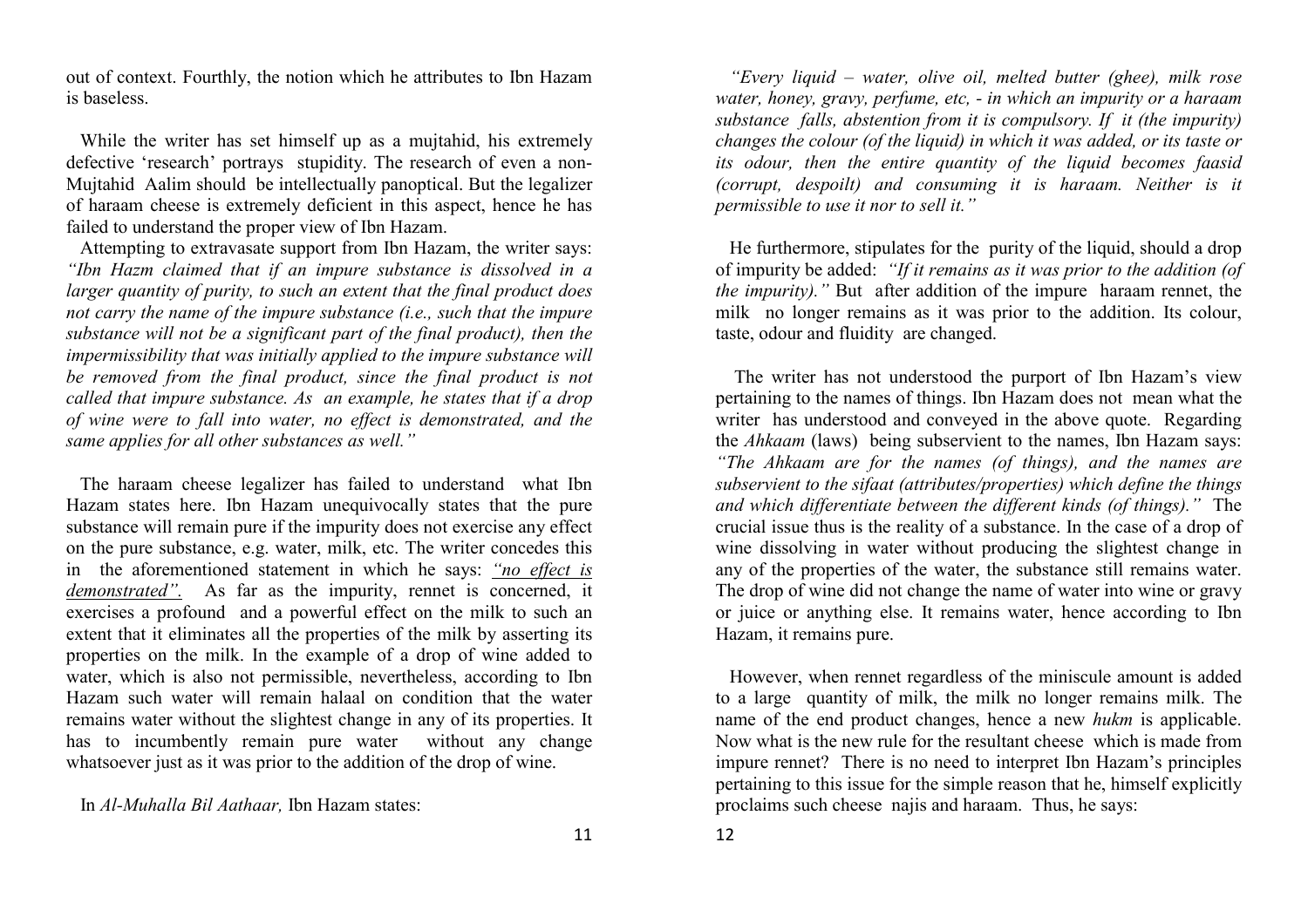"It is not halaal to eat cheese made with the infihah of a maitah (dead animal or an animal slaughtered un-Islamically), for verily, its effect is manifest in it (i.e. in the cheese). Similarly, everything mixed with haraam (is not halaal to eat)."

 This ruling of Ibn Hazam knocks out the bottom from the fallacious argument of the legalizer of haraam cheese. It also scuttles the erroneous attribution of permissibility of cheese to Ibn Hazam.

 It is quite clear from Ibn Hazam's writings that if the impurity regardless of the miniscule amount, changes the properties of the pure substance, the latter is rendered impure and haraam. He furthermore, with clarity declares cheese containing haraam rennet to be haraam. Furthermore, Ibn Hazam's ruling of the impermissibility of cheese applies to such cheese which according to the Hanafi Math-hab is halaal. As mentioned earlier, there is difference of opinion among our Fuqaha on the permissibility of *infahah*. There is no difference of opinion regarding the impermissibility of rennet.

 Basically, according to all Math-habs, even a little impurity added to liquids other than water, will render the liquids impure regardless of the quantity of the liquids, and regardless of the properties of the liquids changing or not. As far as water is concerned, the ruling differs. If impurity dissolves in a large quantity of water without changing its properties, the water remains pure unanimously. If any of the properties of the water is changed by impurity, then even the large mass of water becomes impure according to all authorities.

 However, if a small quantity of water does not undergo change on account of the added impurity, then according to some Fuqaha (non-Hanafi), the water remains pure whilst according to other Fuqaha the water is impure.

 The writer concluding his fallacious argument, says: "…regardless of how it is manufactured...is permissible." Thus, according to him, cheese containing pig rennet (pepsin) is likewise halaal. Let him enjoy his pork!

# WHAT IS RENNET? WHAT IS INFAHAH?

 Since we are on the subject of cheese, we take the opportunity to explain the difference between rennet and infahah. The following are reproductions of two letters which we had sometime ago written in response to queries on this topic.

#### Letter No.1

The Mufti Saheb erred in his fatwa regarding beef rennet. Rennet derived from non-zabeehah animals is haraam, hence products containing such rennet are likewise haraam.

 Mufti Nizaamuddin, Mufti Mahmood and other senior Hanafi Muftis did not issue a fatwa of permissibility of beef rennet. They merely echoed the same difference of opinion between Imaam Abu Hanifah (rahmatullah alayh) and Imaam Abu Yusuf and Imaam Muhammad (rahmatullah alayhim) on a substance called Infahah. Mufti Nizaamuddin and others are of the view that Infahah of non-zabeehah calves is halaal, and this is our view as well.

The Mufti Sahib has uderstood that rennet is *Infahah*, hence his error. He/has confused rennet with Infahah. Modern dictionaries simply translate Infahah as 'rennet' when in reality Infahah is not rennet. Rennet is the enzyme which is extracted from the stomach linings while Infahah is not the rennet enzyme of which the Mufti speaks.

 Infafah is the curdled milk - the actual milk — which is obtained from a calf which is slaughtered a couple of hours after it drinks its mother's milk. It is not the enzyme rennet which is obtained from the actual stomach linings. In fact, Infahah of non-zabeehah calves according to *Qiyaas* should also be haraam. However, in view of the fact that Rasulullah (sallallahu alayhi wasallam) and the Sahaabah had consumed cheese containing *Infahah*, the hillat ruling is given khilaafe-qiyaas or in conflict with logical reasoning. When qiyaas clashes with an act or ruling of Rasulullah (sallallahu alayhi wasallam), then